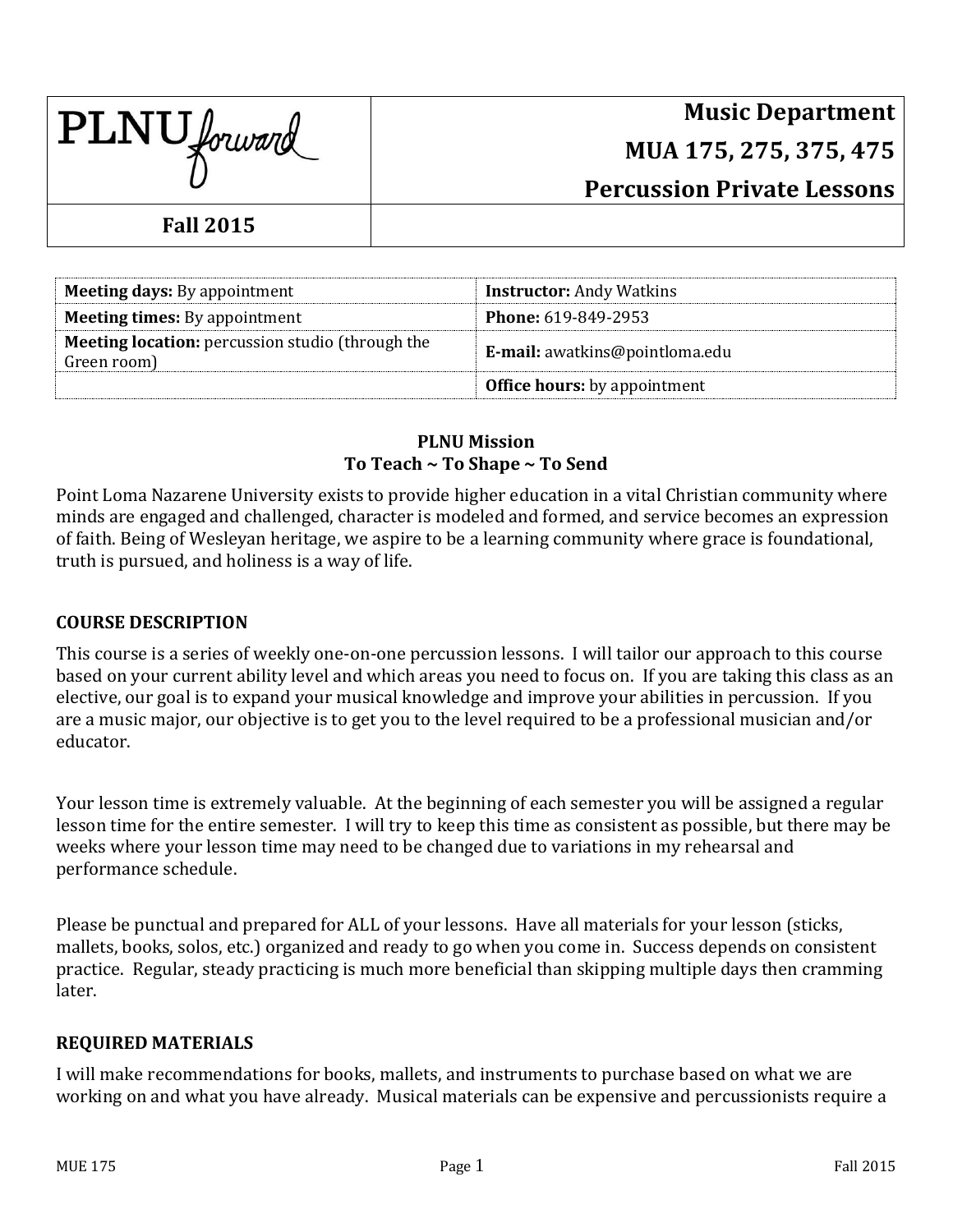lot of different items. I recommend setting aside \$300-500 per semester for this, but I will try to work within your budget.

# **PRACTICING**

Consistent, daily practice is the key to improving your skills and achieving the goals we set forth in our lessons. Much like physical training, learning a new language, or any other complicated skill, cramming will not work. Those who want to perform professionally should be practicing AT LEAST 3-4 hours a day. Those who wish to be educators should be practicing AT LEAST 2 hours a day.

## **JURIES**

At the end of each semester, music majors will be required to play a jury. Non music majors who are in one of the large ensemble may also be required to play a jury. A jury is similar to a final exam. You will do a short performance in front of PLNU faculty consisting of material you have worked on in lessons over the semester.

#### **ATTENDANCE AND MAKE-UP POLICY**

If you need to miss a lesson, you must contact me at least 24 hours in advance and you must have an adequate reason. If there is an emergency and it is less than 24 hours in advance, please try to call me. If you have an adequate excuse, I will do my best to offer a make-up. Unexcused absences will be reflected in your grade.

If the student is absent from more than 10 percent of class meetings, the faculty member has the option of filing a written report which may result in de-enrollment. If the absences exceed 20 percent, the student may be de-enrolled without notice. If the date of de-enrollment is past the last date to withdraw from a class, the student will be assigned a grade of W or WF consistent with university policy in the grading section of the catalog. See [Academic Policies](http://www.pointloma.edu/experience/academics/catalogs/undergraduate-catalog/point-loma-education/academic-policies) in the undergraduate student catalog.

## **PRACTICE ROOMS AND EQUIPMENT**

Rooms with percussion equipment: Practice Room E and the Band Room (CM118).

Process for getting in: Check at front desk with Emily, Betsy, or Office Monitor

Rules: No more than 2 people in a practice room at a time.

No food or drink allowed, except water.

If you leave the building, return the key for other students.

Depending on availability, percussion students may be able to reserve a consistent, weekly block of time to use the percussion instruments. Talk to Emily or Betsy at the front desk to inquire about doing this. If you reserve time, make sure and use it! If you miss your reserved times, your privilege to reserve time may be revoked. If you have a legitimate excuse to be absent from your reserved time, you must give at least 24 hours notice to the front desk that you will not be using it.